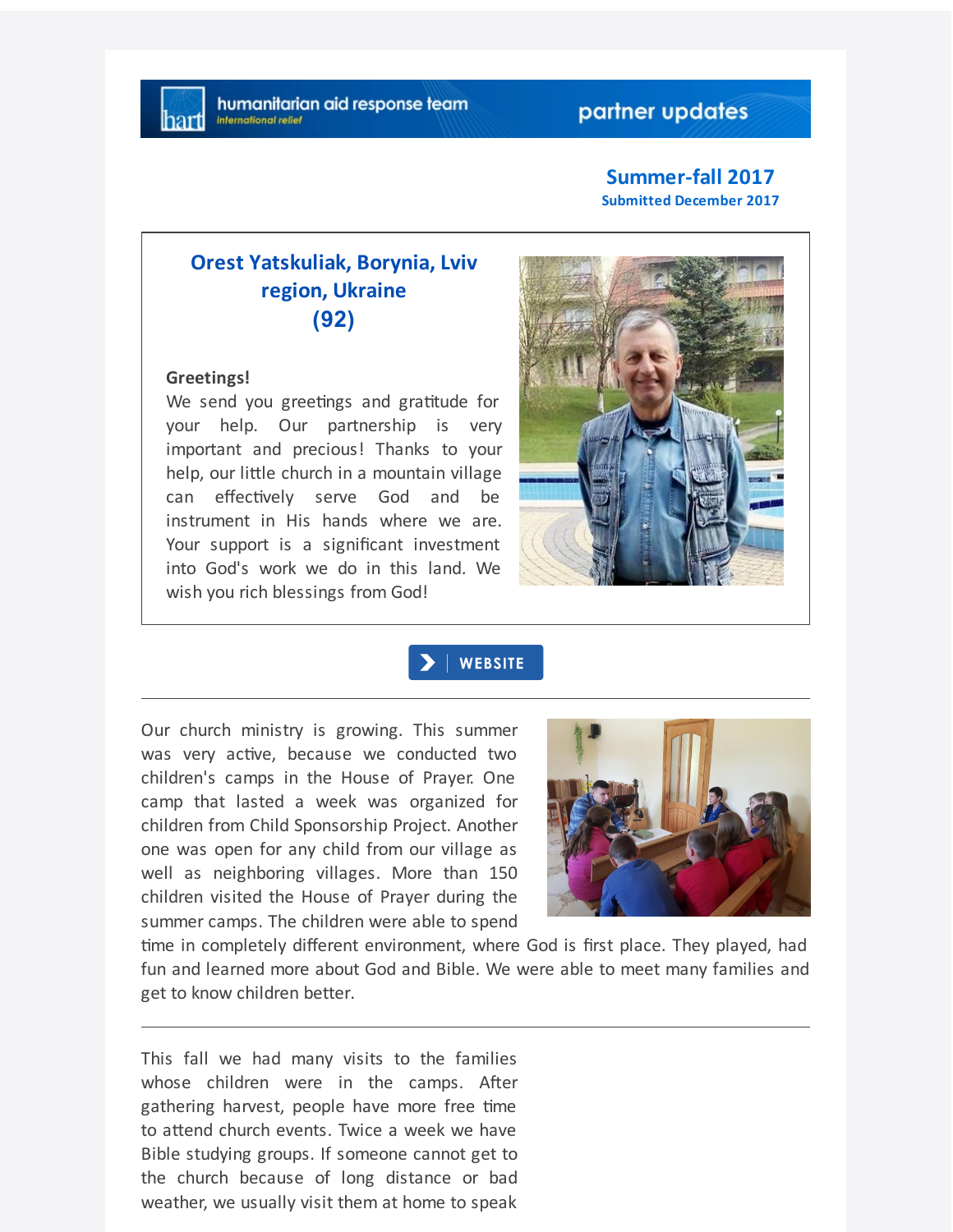and pray. This fall we also worked together cutting the trees and cleaning the church yard.

We continue construction and repair works at the House of Prayer. Due to the lack of finances, we did not renovate a big hall where the services will take place. However, we repaired a boiler house and prepared our church for winter. We continue preaching the Gospel to lonely, sick and poor people. The social service and practical help is an important ministry that helps us share the Good News with more people. We believe that church grows when we together listen to the Word of God, support each other and help those in need.





# **PRAYER REQUESTS:**

- Please, continue to pray for me and my family, so that we could serve God together;
- Ask God to bless and grow our church;
- Pray also for our visits to the families and the repentance of the children and their parents;
- Support us in prayer for repairs of the big hall we want to use for our church services.





### **OUR MISSION**

**HART is dedicated to alleviating poverty and injustice in Eastern Europe, by working alongside local people, organizations and churches, giving them the tools to build a better world for themselves, their communities and their countries.**

**403.230.8263 I 888.788.3880 I office@hart.ca I www.hart.ca**

STAY CONNECTED: